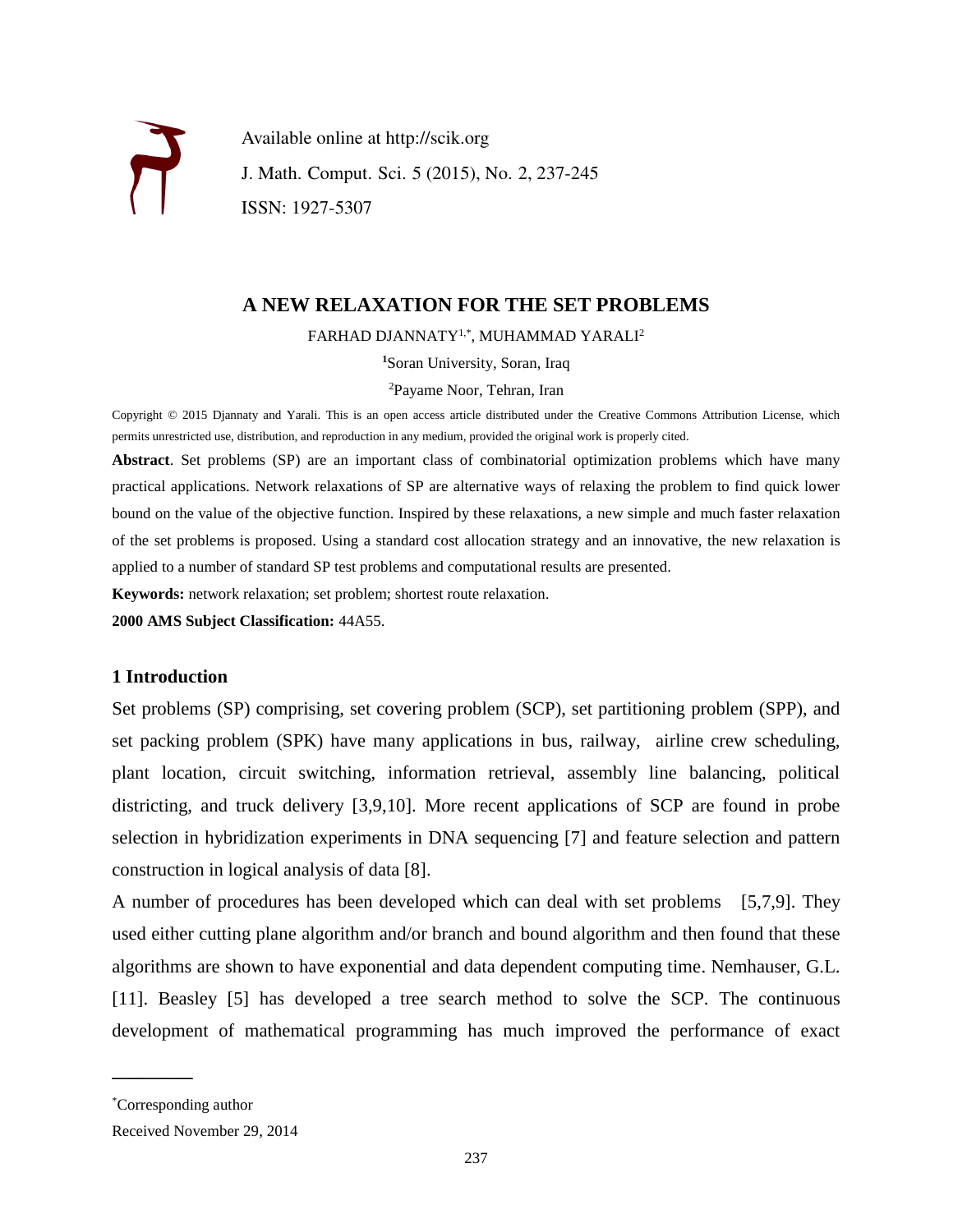branch-and-bound algorithms [3, 5, 7, 9] accompanying with advances in computational machinery. Recent exact branch-and-bound algorithms enable us to solve large SCP instances with up to 400 rows and 4000 columns exactly [3]. Afif and *et al* have developed a new heuristic based on the flow algorithm of Ford and Fulkerson. The set covering problem can be relaxed to form an assignment problem, a minimal spanning tree problem, a shortest route problem [10]. Heuristic algorithms have also been studied extensively [12], and several efficient metaheuristic algorithms have been developed to solve huge SCP instances with up to 5000 rows and 1,000,000 columns within about 1% of the optimum in a reasonable computing time [3, 4]. This paper is organized in 4 sections. In section 2 the mathematical model of the Set problems is explained. In section 3 the proposed relaxation is described and it is established that our

relaxation is a proper one. In section 4 a numerical example is presented. In section 5 two cost allocation strategies are proposed. In section 6 a computational experiment is carried out which provides quick lower bounds for the set problem and the ending part is a concluding remark.

# **2. Model of the Set Problems**

Let  $M = \{1, 2, ..., m\}$  be the set of m integers and let S denote a set of n subsets of M. Thus

$$
N = \{1, 2, ..., n\}
$$
  

$$
S = \{s_1, s_2, ..., s_n\} \text{ where } s_i \subseteq M, i \in N
$$

Let

$$
a_{ij} = \begin{cases} 1, & if \quad i \in s_j \\ 0, & if \quad i \notin s_j \end{cases} \quad (i = 1, 2, \dots m, \ j = 1, 2, \dots, n)
$$

The set covering problem (SCP) can be defined as follows:

Minimize  $\sum c_i x_i$ 

Subject to

$$
\sum_{j=1}^{j=n} a_{ij} x_j \ge 1, \quad (i = 1, ..., m),
$$
  

$$
x_j \in \{0, 1\}, \quad (j = 1, ..., n).
$$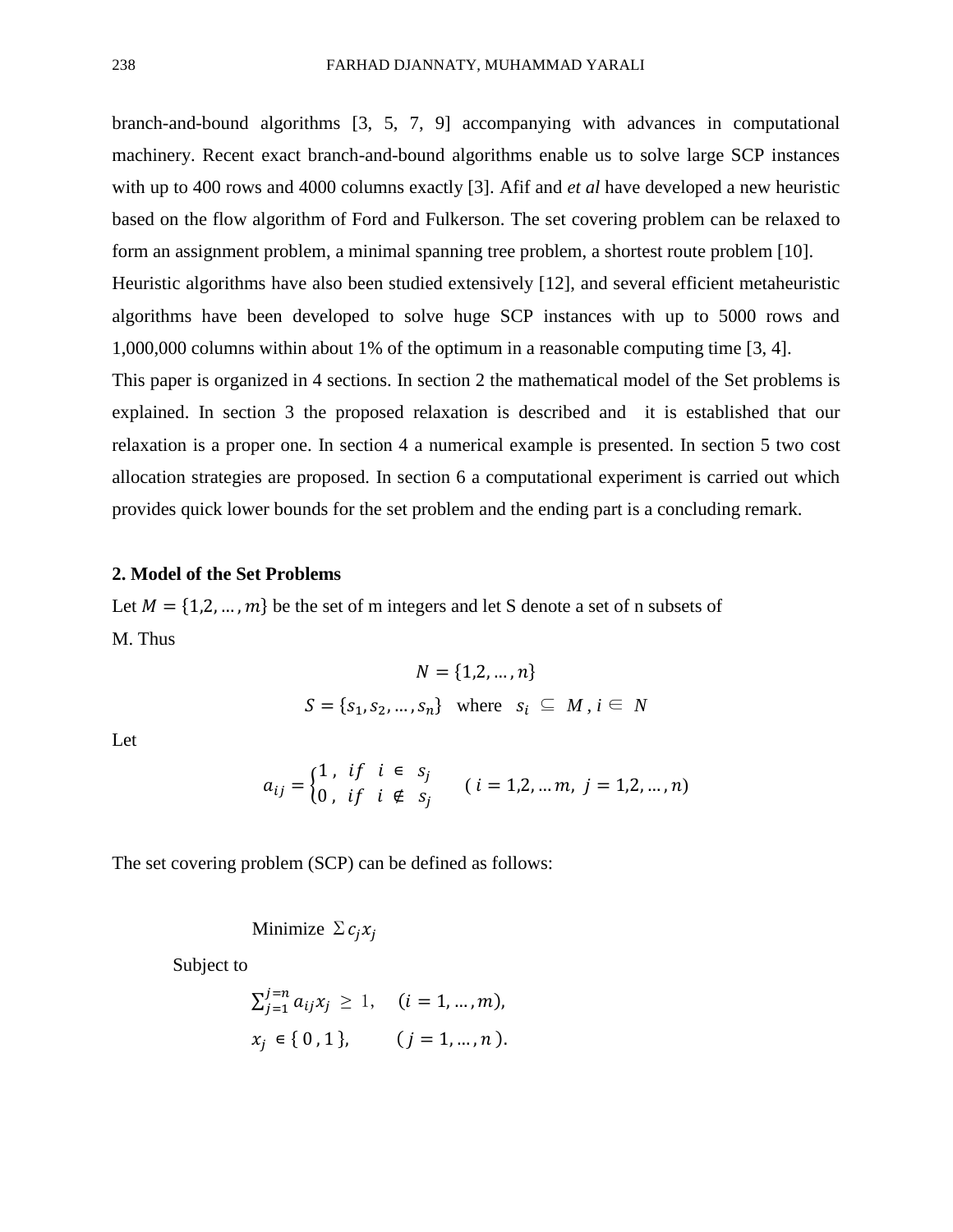Where decision variable  $x_j$  indicates whether  $x_j$  is selected or not and  $c_j$  is the cost associated with selecting  $s_j$ . The problem can be interpreted as finding the minimum cost selection of subsets of S such that each member of M is covered by at least one member of the selected subset of S. If we replace "  $\geq$  " by " = " in each of the constraints of the above model, the modified problem is called the set partitioning problem (SPP). If "  $\geq$  " is replaced by "  $\leq$  " and the objective function is to be maximized, the resulting model is the set packing problem (SPK). Set problems are classified as NP-complete [10], which means that no polynomial time algorithm is known that guarantees to solve every instance of these problems. This increases the importance of relaxations which yield sharp lower and upper bounds as quickly as possible to be used in a branch and bound algorithm.

### **3. A New Relaxation for the Set Problems**

A number of network based relaxations is proposed for the set problems by El-Darzi [10] which can provide quick lower bounds for the set problems. In these relaxations the columns of the set covering problem are decomposed into a number of segments of ones based on which a graph is constructed and the column costs are distributed among the arcs created from the same parent column and a lower bound is computed using a network flow algorithm. Column decomposition, storing the resulting network, plus more effort and memory usage are . Two of these relaxations are time consuming and produce weak bounds [14]. There are some faults with the assignment relaxation of El-Darzi which leads to infeasible relaxation and thus no lower bound can be obtained in most of the test problems used in this paper. A small example of this infeasibility is provided in [14]. Our computational experience reveals the fact that segments of two and more nonzeros which are the only advantage of the shortest route relaxation over the proposed relaxation is not utilized in finding the shortest route and thus in computing lower bound[9]. Only in the last two test problems, arcs associated with segments containing more than one nonzero entry are contributing to the reduced network and thus contribute to the shortest route. Therefore, our proposed relaxation does not suffer from not considering these kinds of segments.

 In the proposed relaxation the original data of the problem such as the column costs, the number of non-zeros in the column and the position of the nonzero are used and there is no need for the column decomposition. The following notations are adopted in the paper:

Let 
$$
R_i = \{j \mid a_{ij} = 1, j = 1, 2, \cdots, n\}
$$
  $i = 1, 2, \cdots, m$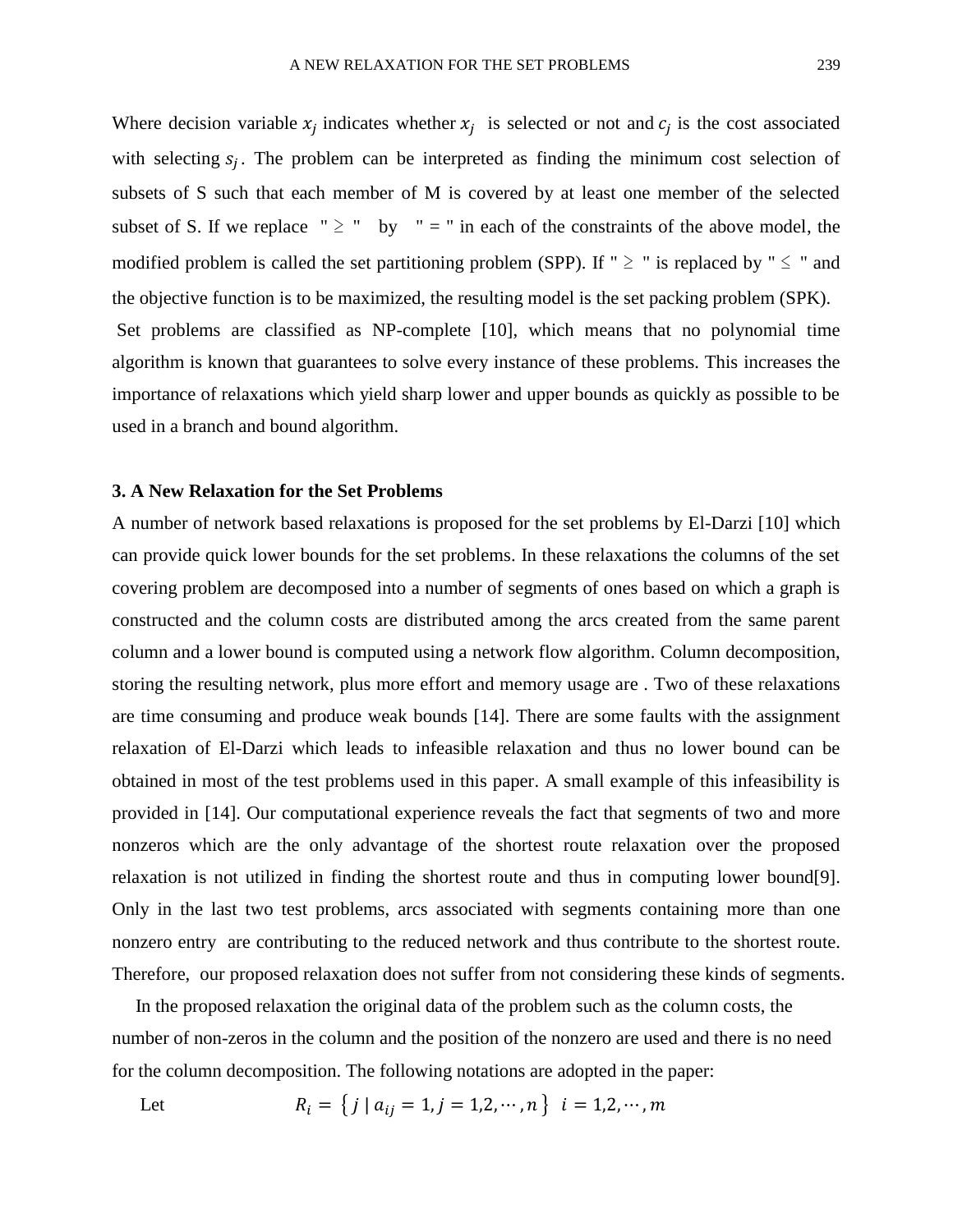$$
H_j = \{ i \mid a_{ij} = 1, i = 1, 2, \cdots, m \} \quad j = 1, 2, \cdots, n
$$

Let associate with each non-zero entry  $a_{ij}$  in the A matrix a binary variable  $y_{ij}$  which is 1 if it's associated cost (which is determined during the cost allocation) is selected as the minimum cost of row i and is 0 otherwise. The cost associated with  $y_{ij}$  is denoted by  $d_{ij}$  subject to the following condition:

$$
\sum_{i\in H_j}d_{ij}=c_j\quad j=1,2,\cdots,n
$$

The relaxed problem can be stated as follows:

Min 
$$
\sum_{i=1}^{i=m} \sum_{j \in R_i} d_{ij} y_{ij}
$$
  
\n $\sum_{j \in R_i} y_{ij} \ge 1$   $i = 1, 2 \cdots, m$   
\n $y_{ij} \in \{0,1\}$   $i \in H_j$  and  $j = 1, 2, \ldots, n$ 

If  $\geq$  is replaced by  $=$  a new relaxation for the set partitioning problem will be resulted and if min is replaced by max and all cases of  $\geq$  are replaced by  $\leq$  a new upper bound for the set packing problem is obtained.

The optimal solution to the above problem can easily be found by taking the minimum over all  $d_{ij}$  associated with row *i* and set the corresponding binary variable  $y_{ij}$  equal to 1 and set the rest of  $y_{ij}$ 's in row *i* to 0. In other words let

$$
D_i = min\{d_{ij} | j \in R_i\} \quad i = 1, 2, ..., m
$$
  
Let 
$$
y_{ij} = \begin{bmatrix} \frac{D_i}{d_{ij}} \end{bmatrix} \quad i = 1, 2, ..., m \quad and \quad j \in R_i
$$

Where  $[x]$  is the greatest integer which is less than or equal to *x*. The reason for the optimality of the above solution is that it satisfies all the constraints and it produces the minimum objective function value.

$$
\sum_{i=1}^{i=m} \sum_{j \in R_i} d_{ij} y_{ij} = \sum_{i=1}^{i=m} \sum_{j \in R_i} d_{ij} \left[ \frac{b_i}{d_{ij}} \right] \ge \sum_{i=1}^{i=m} \sum_{j \in R_i} D_i \left[ \frac{b_i}{d_{ij}} \right]
$$
  

$$
\sum_{i=1}^{i=m} D_i \sum_{j \in R_i} \left[ \frac{b_i}{d_{ij}} \right] \ge \sum_{i=1}^{i=m} D_i.
$$

Because at least once  $D_i = d_{ij}$  for some  $j \in R_i$ . Therefore,  $\sum_{i=1}^{i=m} D_i$  is a lower bound for both the set covering problem and the associated set partitioning problem. It is easy to show that this solution satisfies all the constraints, because

$$
\sum_{j \in R_i} y_{ij} = \sum_{j \in R_i} \left[ \frac{b_i}{a_{ij}} \right] \geq 1 \qquad i = 1, 2 \cdots, m
$$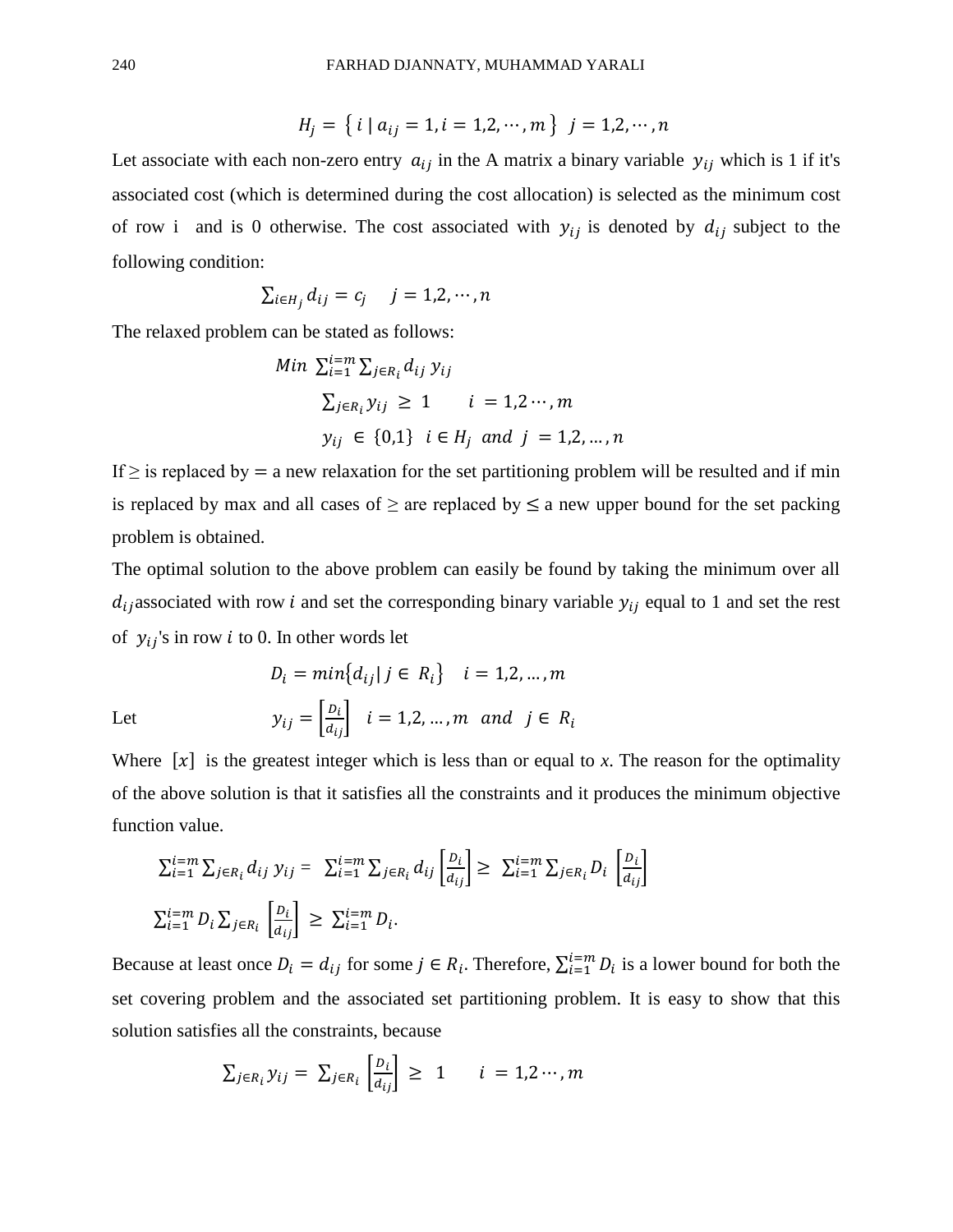The above inequality holds because  $D_i = d_{ij}$  occurs at least once when  $j \in R_i$  for  $i =$ 1,2 …, *m*. Therefore,  $y_{ij} = 1$  happens at least once when  $j \in R_i$ .

In order to demonstrate that the proposed relaxation is a proper relaxation it is enough to show that an arbitrary solution of the set covering problem is included in the solution set of the proposed relaxation. The corresponding solution in the relaxation is as follows:

 $y_{ij} = x_j \quad \forall i \in R_j$ , and,  $j = 1, \dots, n$ 

Where  $x_j$  is a decision variable of the set problem.

## **4. Numerical Example**

The proposed relaxation is applied to the following set covering or set partitioning problem which is designed by the authors and the lower bound is numerically calculated. The reduced cost vector is assumed to be,

[ 8 8 8 8 8 8 8 8 8 8 8 8 10 10 10 10 10 10 10 10 10 10 10 10 12 12 12 12 12 12 ] And the following  $15 \times 30$  matrix presents technological coefficients of the set problem:

| $0 \quad 0$    |                             | $1\quad 0$    | $\overline{0}$                        | $\overline{0}$ |                 | $0 \quad 0 \quad 1$                                         |                | 0 0 0 0 0 0 1 0 0 0 1 0 1 0 0 0 1     |                          |  |                |                |                     |                               |                             |                |                | $\overline{0}$ | $\overline{0}$           | $0\quad 0$          |  |
|----------------|-----------------------------|---------------|---------------------------------------|----------------|-----------------|-------------------------------------------------------------|----------------|---------------------------------------|--------------------------|--|----------------|----------------|---------------------|-------------------------------|-----------------------------|----------------|----------------|----------------|--------------------------|---------------------|--|
| 0 <sub>1</sub> | $0\quad 0$                  |               | $\overline{0}$                        | $\overline{0}$ | $\overline{0}$  | $\overline{0}$                                              | $\overline{1}$ | $0 \quad 0$                           | $0\quad 0\quad 0\quad 0$ |  |                | 0 <sub>1</sub> | $0 \quad 0 \quad 1$ |                               | $0 \quad 1 \quad 0 \quad 0$ | 0 <sub>1</sub> |                | $\overline{0}$ | $\overline{0}$           | $0\quad 0$          |  |
|                |                             |               |                                       |                |                 | 1 0 0 1 0 0 0 0 1 0 0 1 1 0 1 0 1 0 0 0 1 0 1 0 0 0 0 1 1 1 |                |                                       |                          |  |                |                |                     |                               |                             |                |                |                |                          |                     |  |
|                | $0 \quad 1 \quad 0 \quad 0$ |               |                                       | $0\quad 0$     | $\overline{0}$  | $0\quad 0$                                                  |                | $0\quad 0$                            |                          |  |                |                |                     | 0 1 0 0 0 0 0 0 0 0 0 0 1 0 0 |                             |                |                | $\overline{0}$ | $\overline{0}$           | $0\quad 0$          |  |
|                |                             |               |                                       |                |                 |                                                             |                |                                       |                          |  |                |                |                     |                               |                             |                |                |                |                          |                     |  |
| $0 \quad 0$    | $0\quad 0$                  |               | $\overline{0}$                        | $\overline{0}$ | $\vert 1 \vert$ |                                                             | $1 \quad 0$    | $0 \t0 \t0 \t0 \t0 \t0 \t1$           |                          |  |                |                |                     | 0 0 0 1 0 0 1 0               |                             | 1 1            |                | $\theta$       | $\Omega$                 | 0 <sub>1</sub>      |  |
|                | $1\quad 0\quad 0\quad 0$    |               | $\begin{bmatrix} 1 & 1 \end{bmatrix}$ |                | $\overline{0}$  |                                                             |                | 0 0 1 0 0 0 0 0 0 0 1 0 0 1 0 0 0 0 0 |                          |  |                |                |                     |                               |                             |                |                |                | 1 0 1 0                  |                     |  |
| $0\quad1$      | $0 \quad 0$                 |               | $\overline{0}$                        | $\theta$       | $\overline{0}$  | 0 0 0 0 0 0 0 0 1 1 0 0 0 0 0 0 0 1                         |                |                                       |                          |  |                |                |                     |                               |                             |                | $\overline{0}$ | $\overline{0}$ |                          | 0 <sub>1</sub>      |  |
|                | $0 \t 0 \t 1 \t 1$          |               |                                       | $0 \quad 0$    |                 | 0 0 0 0 0 0 0 0 0 0 0 0 0 0 0 0 0 0 0 1                     |                |                                       |                          |  |                |                |                     |                               |                             |                |                |                |                          | $0 \quad 1 \quad 0$ |  |
| $0 \quad 0$    | $0\quad 0$                  |               |                                       | $0 \quad 0$    |                 |                                                             |                |                                       |                          |  |                |                |                     |                               |                             |                |                | $\overline{0}$ | $\overline{0}$           | 0 <sub>1</sub>      |  |
|                | $0\quad 0\quad 0\quad 0$    |               | $0\quad 0$                            |                |                 | $0 \quad 1 \quad 0 \quad 0 \quad 0$                         |                |                                       |                          |  |                |                |                     | 1 1 1 0 1 0 0 0 1 0 0 1 0     |                             | $0\quad 0$     |                |                | $0\quad 0\quad 0\quad 0$ |                     |  |
|                | $1\quad 0\quad 0\quad 0$    |               | 1 1                                   |                |                 | 0 0 0 0 0 0 1 0 1 0 0 0 1 0 0 0 0 1 0 0 0 0 0 0 0           |                |                                       |                          |  |                |                |                     |                               |                             |                |                |                |                          |                     |  |
| $0 \quad 0$    | 0 <sub>1</sub>              |               | $\overline{0}$                        | $\theta$       | $\mathbf{1}$    |                                                             | $0 \quad 0$    | $0\quad 0$                            | $0 \t 0 \t 1 \t 1$       |  | $\overline{0}$ | $\overline{0}$ | $0 \quad 1 \quad 0$ |                               | $0\quad 0\quad 0\quad 0$    | $0\quad 0$     |                | $\overline{0}$ | $\overline{0}$           | $0\quad 0$          |  |
|                |                             | 1 0 0 0 0 0 1 |                                       |                |                 |                                                             |                | 0 0 1 0 1 0 0 1 1 0 0 1 0 0 0 0 0 1   |                          |  |                |                |                     |                               |                             |                |                |                | $0 \t0 \t0 \t0 \t0$      |                     |  |

 $H<sub>j</sub>$ s are successively found as follows:

 $H_1 = \{1,4,8,13,15\}$   $H_2 = \{3,5,9\}$   $H_3 = \{2,10\}$   $H_4 = \{4,6,10,14\}$   $H_5 = \{1,8,13\}$   $H_6 = \{8,13\}$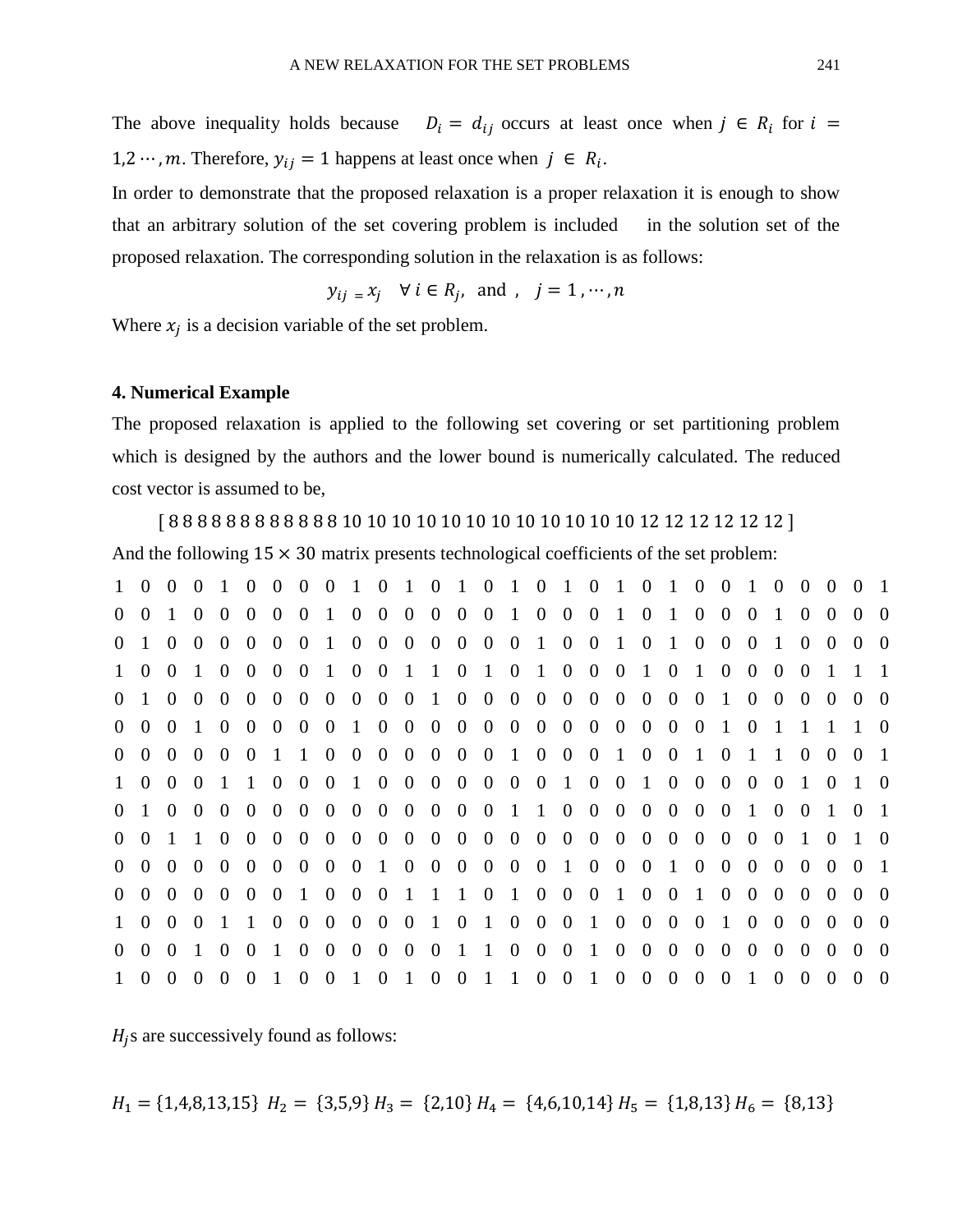$H_7 = \{7, 14, 15\}$   $H_8 = \{7, 12\}$   $H_9 = \{2, 3, 4\}$   $H_{10} = \{1, 6, 8, 15\}$   $H_{11} = \{11\}$   $H_{12} = \{1, 4, 12, 15\}$  $H_{13} = \{4,5,12,13\}$   $H_{14} = \{1,12,14\}$   $H_{15} = \{4,13,14,15\}$   $H_{16} = \{1,2,7,9,12,15\}$   $H_{17} = \{3,4,9\}$  $H_{18} = \{1,8,11\}$   $H_{19} = \{13,14,15\}$   $H_{20} = \{1,2,3,7,12\}$   $H_{21} = \{4,8\}$   $H_{22} = \{1,2,3,11\}$   $H_{23} =$  ${4,7}$   $H_{24} = {5,6,13}$   $H_{25} = {1,7,9,15}$   $H_{26} = {2,3,6,7}$   $H_{27} = {6,8,10}$   $H_{28} = {4,6,9}$  $H_{29} = \{4,6,8,10\}$ ,  $H_{30} = \{1,4,7,9,11\}$ 

 $R_i$ 's are computed as follows:

 $R_1 = \{1,5,10,12,14,16,18,20,22,25,30\}$   $R_2 = \{3,9,16,20,22,26\}$   $R_3 = \{2,9,17,20,22,26\}$  $R_4 = \{1,4,9,12,13,15,17,21,23,28,29,30\}$   $R_5 = \{2,13,24\}$   $R_6 = \{4,10,24,26,27,28,29\}$  $R_7 = \{7,8,16,20,23,25,26,30\}$   $R_8 = \{1,5,6,10,18,21,27,29\}$   $R_9 = \{2,16,17,25,28,30\}$  $R_{10} = \{3,4,27,29\} R_{11} = \{11,18,27,30\} R_{12} = \{8,12,13,14,16,20,23\}$  $R_{13} = \{1,5,6,13,15,19,24\} R_{14} = \{4,7,14,15,19\} R_{15} = \{1,7,10,12,15,16,25\}$ 

We should distribute the cost  $C_i$  among nonzeros of the column j according to a predetermined strategy for example  $d_{ij} = \frac{c_j}{|H|}$  $\frac{C_j}{|H_j|}$   $i \in R_j$ ,  $j = 1, 2, ..., n$  which means the costs are distributed equally among the nonzeros of each column. Based on this cost allocation strategy the costs allocated to five nonzeros in column 1 are  $\frac{8}{5}$  $\frac{6}{5}$  likewise the costs allocated to each nonzero in all 30 columns are presented as the following row vector:

 $\left[\frac{8}{5}\right]$  $\frac{8}{5}, \frac{8}{3}$  $\frac{8}{3}, \frac{8}{2}$  $\frac{8}{2}$ ,  $\frac{8}{4}$  $\frac{8}{4}, \frac{8}{3}$  $\frac{8}{3}, \frac{8}{2}$  $\frac{8}{2}$ ,  $\frac{8}{3}$  $\frac{8}{3}, \frac{8}{2}$  $\frac{8}{2}$ ,  $\frac{8}{3}$  $\frac{8}{3}, \frac{8}{4}$  $\frac{8}{4}, \frac{8}{1}$  $\frac{8}{1}, \frac{8}{4}$  $\frac{8}{4}, \frac{10}{4}$  $\frac{10}{4}$ ,  $\frac{10}{3}$  $\frac{10}{3}, \frac{10}{4}$  $\frac{10}{4}, \frac{10}{6}$  $\frac{10}{6}, \frac{10}{3}$  $\frac{10}{3}, \frac{10}{3}$  $\frac{10}{3}, \frac{10}{3}$  $\frac{10}{3}, \frac{10}{5}$  $\frac{10}{5}, \frac{10}{2}$  $\frac{10}{2}$ ,  $\frac{10}{4}$  $\frac{10}{4}$ ,  $\frac{10}{3}$  $\frac{10}{3}, \frac{10}{3}$  $\frac{10}{3}, \frac{12}{4}$  $\frac{12}{4}$ ,  $\frac{12}{4}$  $\frac{12}{4}, \frac{12}{3}$  $\frac{12}{3}, \frac{12}{3}$  $\frac{12}{3}, \frac{12}{4}$  $\frac{12}{4}$ ,  $\frac{12}{5}$  $\frac{12}{5}$ Therefore,

 $d_{11} = \frac{8}{5}$  $\frac{8}{5}$ ,  $d_{15} = \frac{8}{3}$  $\frac{8}{3}$ ,  $d_{110} = \frac{8}{4}$  $\frac{8}{4}$ ,  $d_{112} = \frac{8}{3}$  $\frac{8}{3}$ ,  $d_{114} = \frac{10}{3}$  $\frac{10}{3}$ ,  $d_{116} = \frac{10}{6}$  $\frac{10}{6}$ ,  $d_{118} = \frac{10}{3}$  $\frac{10}{3}$ ,  $d_{120} = \frac{10}{5}$  $\frac{16}{5}$ ,  $d_{122} =$ 10  $\frac{10}{4}$ ,  $d_{125} = \frac{12}{4}$  $\frac{12}{4}$ ,  $d_{130} = \frac{12}{5}$  $\frac{12}{5}$  and  $D_1 = min\left\{\frac{8}{5}\right\}$  $\frac{8}{5}, \frac{8}{3}$  $\frac{8}{3}, \frac{8}{4}$  $\frac{8}{4}$ ,  $\frac{8}{3}$  $\frac{8}{3}, \frac{10}{3}$  $\frac{10}{3}, \frac{10}{6}$  $\frac{10}{6}, \frac{10}{3}$  $\frac{10}{3}, \frac{10}{5}$  $\frac{10}{5}, \frac{10}{4}$  $\frac{10}{4}$ ,  $\frac{12}{4}$  $\frac{12}{4}, \frac{12}{5}$  $\left(\frac{12}{5}\right) = \frac{8}{5}$  $\frac{6}{5}$  and the values

of  $D$ 's corresponding to other rows are

$$
D_2 = \frac{10}{6}, D_3 = \frac{10}{5}, D_4 = \frac{8}{5}, D_5 = \frac{10}{4}, D_6 = \frac{8}{4}, D_7 = \frac{10}{6}, D_8 = \frac{8}{5}, D_9 = \frac{10}{6}, D_{10} = \frac{8}{4}, D_{11} = \frac{12}{5}, D_{12} = \frac{10}{6}, D_{13} = \frac{8}{5}, D_{14} = \frac{8}{4}, D_{15} = \frac{8}{5}
$$

Therefore the lower bound can be computed as follows:

$$
\frac{8}{5} + \frac{10}{6} + \frac{10}{5} + \frac{8}{5} + \frac{10}{4} + \frac{8}{4} + \frac{10}{6} + \frac{8}{5} + \frac{10}{6} + \frac{8}{4} + \frac{12}{5} + \frac{10}{6} + \frac{8}{5} + \frac{8}{4} + \frac{8}{5} = 27.56
$$

The optimal objective function value is 42.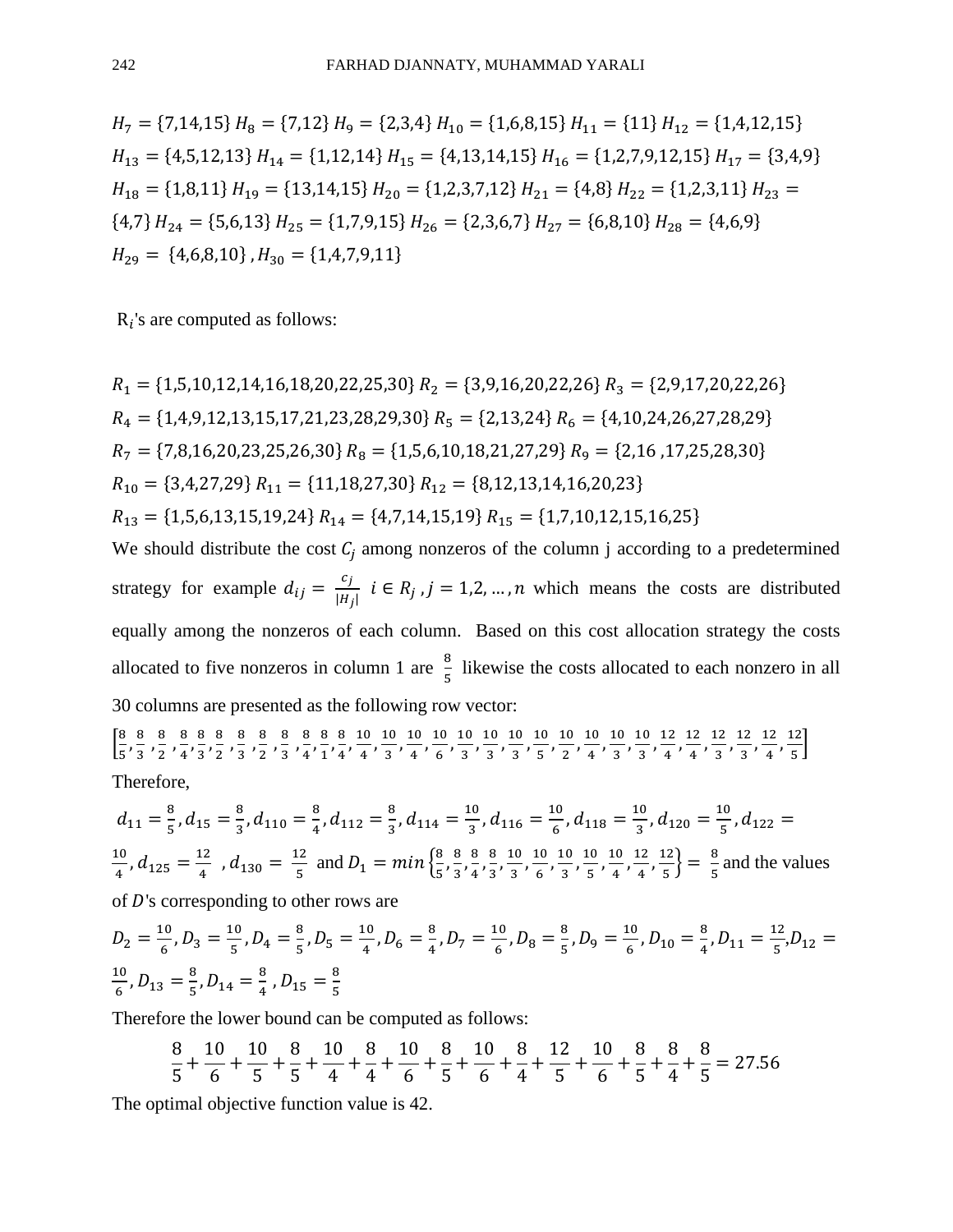#### **5. Two strategies for cost allocation**

Although there are infinite number of ways to allocate cost  $C_i$  among nonzero entries of column *j*, two typical strategies are described below:

*Strategy 1*. In this strategy the cost  $C_j$  is distributed equally between  $|H_j|$  nonzeros of column, *j* that is  $d_{ij} = \frac{c_j}{|H|}$  $\frac{c_j}{|H_j|}$  j = 1, ... , n, i  $\in H_j$ .

Network relaxations of the set problems do not produce good lower bounds when using this strategy whereas the lower bound obtained here is much stronger.

*Strategy 2.* Let  $R'_i = \left\{ j \mid a_{ij} = 1, j = 1, 2, \dots, \left[ \frac{n}{3} \right] \right\}$  $\left\{\frac{n}{3}\right\}$   $i = 1, 2, \cdots, m$  where [x] is the greatest integer less than or equal to x. In this strategy the cost allocated to  $i^{th}$  nonzero in column j is

$$
d_{ij} = \frac{\frac{1}{(\log(1.5 + |R'_i|))^{4/9}}}{\sum_{k \in H} \frac{1}{(\log(1.5 + |R'_k|))^{4/9}}}, \quad j = 1, ..., n, \text{ and } i \in R_j
$$

The rationale behind the above choice of mathematical function and figures are explained in[14] and  $|X|$  is the cardinality of set X.

### **6. Computational experiment**

The proposed relaxation was tested on a number benchmark instances taken from Powers [13], Paixao [12], Balas and Ho [1], and Beasley [4]. DUTY problems are two part duty crew scheduling problems randomly generated by Djannaty [9].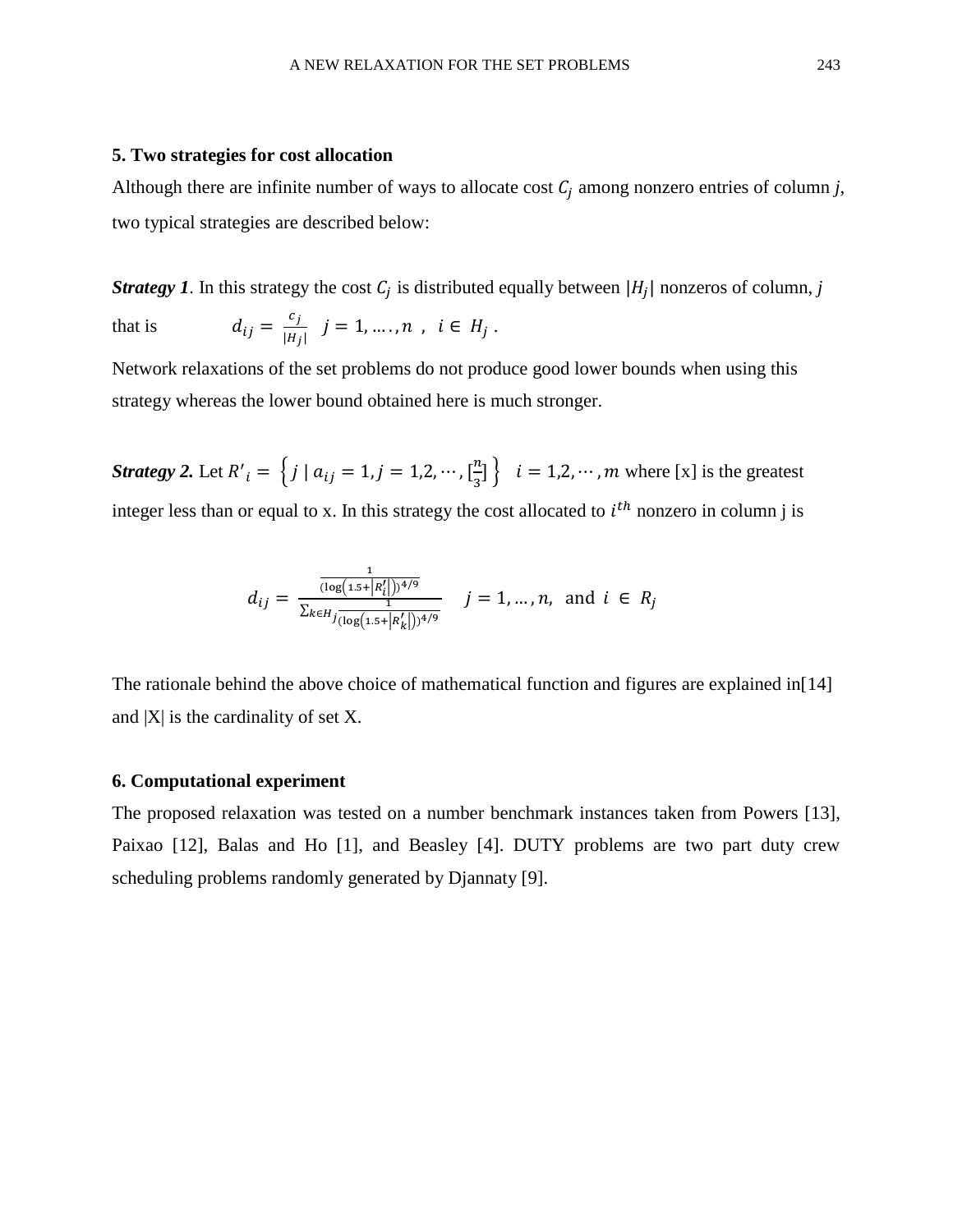| Prob.             | Size of          | No. of  | Strat. 1 | St. 1 of | St. 10 of | St. 10 of | Opt.IP |  |
|-------------------|------------------|---------|----------|----------|-----------|-----------|--------|--|
| Name              | Problems.        | Nonzero | Djanaty  | Proposd  | Djanaty   | Proposd   | value  |  |
| AIR <sub>01</sub> | $159\times 416$  | 2203    | 12188.7  | 12188    | 12830.0   | 12131     | 16610  |  |
| RDM3              | $101\times109$   | 784     | 35.68    | 35.66    | 66.04     | 70.93     | 96     |  |
| RDM4              | $100 \times 106$ | 742     | 38.72    | 37.89    | 61.11     | 62.79     | 97     |  |
| RDM <sub>6</sub>  | $100 \times 106$ | 884     | 47.26    | 46.48    | 64.61     | 65.39     | 99     |  |
| RDM7              | 98×98            | 704     | 38.72    | 35.40    | 56.40     | 57.89     | 87     |  |
| SCP <sub>51</sub> | $200\times2000$  | 11955   | 113.62   | 110.62   | 129.05    | 134.95    | 253    |  |
| SCPA1             | 300×3000         | 18000   | 97.72    | 97.31    | 105.2     | 106.45    | 253    |  |
| SCPB1             | 300×3000         | 47921   | 22.17    | 22.00    | 22.97     | 22.82     | 69     |  |
| SCPE1             | $50\times 500$   | 5414    | 2.97     | 2.95     | 2.95      | 2.86      | 5      |  |
| DUTY3             | 200×2000         | 17700   | 159.4    | 101.46   | 201.11    | 144.9     | 260    |  |
| DUTY5             | 300×2000         | 17896   | 270.9    | 182.72   | 388.28    | 311.22    | 523    |  |

**Table 1. Comparing proposed relaxation with shortest route relaxation**

Columns 1,2,3, and 8 show characteristics of the test problems, columns 4 and 5 Represent lower bounds obtained by the shortest route relaxation and the proposed Relaxation, respectively, using the same strategy. Except for Duty problems lower Bounds are almost the same. This reveals the fact that the two relaxations are Taking advantage of segments of length one in finding lower bounds and the difference in the last two rows is because these problems have no segments of length one in any column. Columns 7 and 8 present the best strategies of the shortest route relaxation and the proposed relaxation [9]. The above computational experiment proves that lower bounds similar to the shortest route relaxation can be achieved by our proposed relaxation without time consuming computations such as column decomposition, producing the network, storage and retrieval of the network, and finding the shortest route. In addition, less memory usage is another advantage of the proposed relaxation.

### **7. Conclusions**

Network based relaxations attract attention because of their speed, however the proposed relaxation is much faster for not using column decomposition, network optimization, and